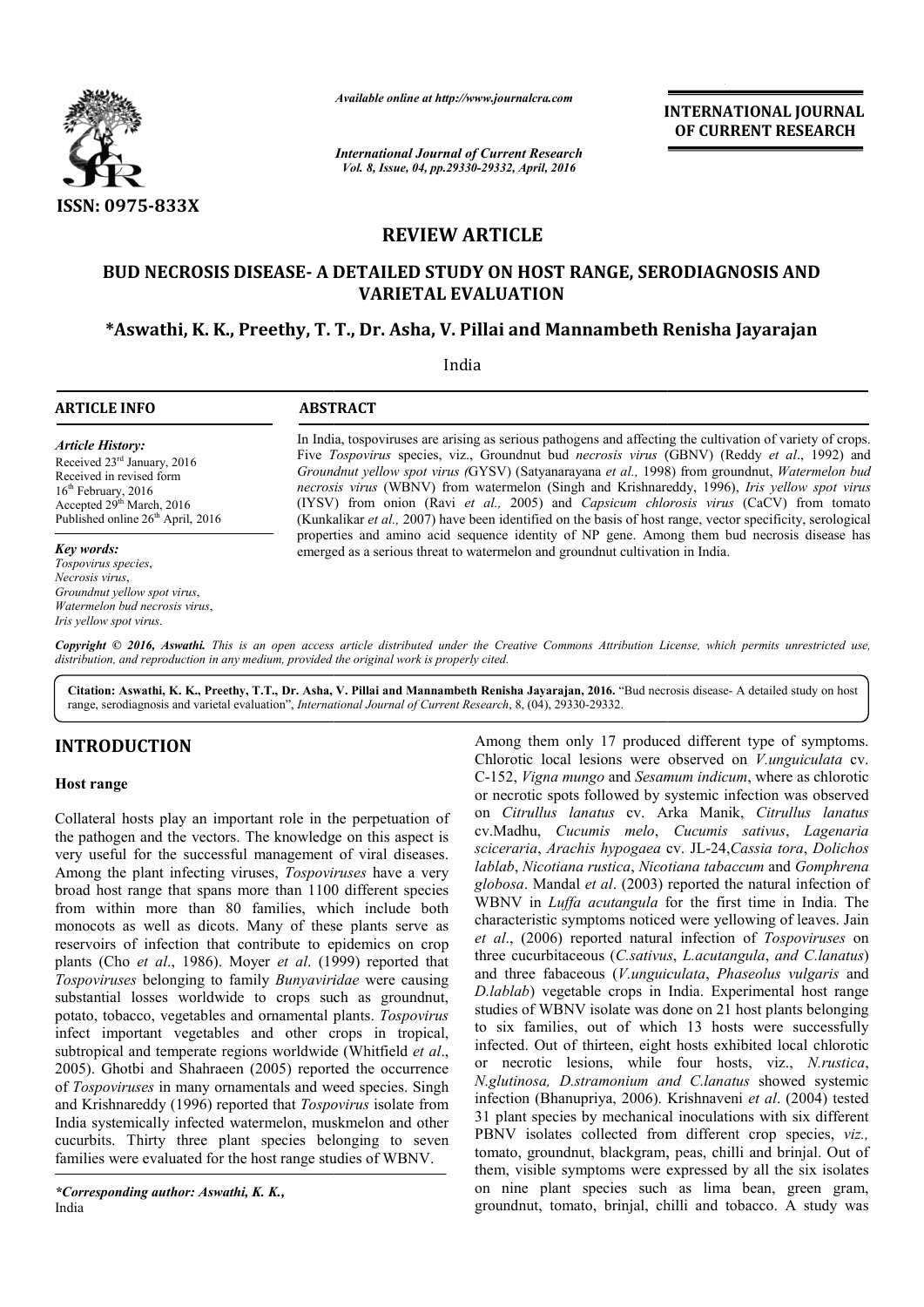conducted to determine the host range of PBNV in Bhapatla, Andrapradesh. Fourteen various crops and weed species belonging to different families were tested by mechanical inoculation for their susceptibility to PBNV. Among these selected hosts *C.amaranticolor*, *V.radiata*, *V.mungo*, *V.unguiculata*, *A.hypogaea*, *P.vulgaris*, *D.lablab*, *S.lycopersicon*, *C.annum*, *D.stramonium*, *P.minima*, *N.glutinosa* and *N.tabaccum* showed different types of symptoms after sap inoculation (Kumar *et al*., 2006).

## **Immunodetection and diagnosis**

Plant viruses are immunogenic and were used as antigens for the production of antibodies and utilized in serological detection of viruses. The identification of the virus is best carried out by serological assays like immuno - diffusion and ELISA (Clark and Adams, 1977). Serological tests by ELISA and western blotting with polyclonal and monoclonal antibodies demonstrated that the virus infecting watermelon in Taiwan was serologically related to *Watermelon silver mottle virus* (Yeh *et al*., 1992; Adam *et al*., 1993). WBNV from India was detected by ELISA using PBNV or WSMoV specific antisera. According to the results, WBNV in India was found to be similar to watermelon *Tospovirus* from Japan and Taiwan and closely related to Indian PBNV (Singh and Krishnareddy, 1996). Pandey *et al*. (2004) raised polyclonal antiserum against N protein of WBNV and detected WBNV as well as PBNV isolates of wide range of hosts from different locations in India. According to the report of Jain *et al*. (2005) the antiserum to the N protein of PBNV at 1:4000 dilution successfully detected the natural infection of PBNV and WBNV in a wide range of cucurbitaceous, leguminous and solanaceous hosts from different locations in India. Reddy *et al*. (1992) reported that the virus causing peanut bud necrosis in India was found to be distinct and is restricted to Asia. Bhat *et al*. (2001) confirmed the association of PBNV with crops like black gram, cowpea, green gram and soyabean based on the DAC- ELISA. The weed plants *Achyranthes aspera*, *Acanthospermum hispidum*, *Commelina benghalensis*, *Ageratum conyzoides*, *Borreria hispida*, *Euphorbia geniculata* and Datura *stramonium* showed strong reaction to PBNV antisera in DAC- ELISA (Nagaraja and Murthy, 2005). Raja and Jain (2006) and Anjaneyareddy *et al*. (2008) diagnosed bud blight of tomato using polyclonal antiserum (N protein) of PBNV in DAC- ELISA and DIBA and suggested that the tomato samples were infected with Peanut *bud necrosis virus*.

### **Varietal evaluation**

Limited progress has been made in breeding of crops for increased resistance to *Tospoviruses*. Polygenic nature of resistance in many cases makes incorporation of resistance a difficult task (Goldbach and Peters, 1996). A total of 16 watermelon hybrids and selection lines were screened for resistance against WBNV in a field experiment conducted in Uttar Pradesh, India during 1998. Among the hybrids and lines tested, four were moderately resistant (EC-393240, Durgapura Meetha, MHW-6 and Ashey Questo) and three were resistant (EC-393243, Durgapura selection and RHRWH -2) to the pathogen (Pandey and Pandey, 2001).

Among the interspecific cross ( Arka Manik x *Citrullus colocynthis*) a total of 146 individual plants were raised and these plants were screened against WBNV under natural field condition. Of the germplasm screened, eight germplasm accessions namely, IIHR-81, IIHR-83, IIHR-85, IIHR-90, IIHR-102, IIHR-110, IIHR-114 and IIHR-118 were found free from watermelon bud necrosis disease under natural condition, whereas, Arka Manik susceptible check showed 85 per cent WBND incidence (IIHR, 2007). In India, despite intensive efforts over a number of years to find resistance, none of the 7000 groundnut (*A. hypogaea*) genotypes evaluated by researchers exhibited resistance against PBNV. However, tolerant lines with good agronomic characteristics included TCGV-86029, TCGV-86030, ICGV-86031, TCGV-86033 and ICGV-86538. But this has not been yet incorporated into commercially attractive groundnut cultivars (Reddy *et al*., 1983). Venkataramana *et al*. (2006) screened 63 tomato entries for resistance to PBNV under field condition during Kharif 2003. Among them only one entry EC5888 showed highly resistant reaction while EC 8630 and EC 2652 were resistant. Pusa Uphar, EC 251709, EC 165700, LE 23, IIHR 2187, IIHR 2272, IIHR 2273 and IIHR 2274 were moderately resistant. These field promising genotypes were further tested by sap inoculation for confirmation of resistance. Two genotypes, *viz*., EC 8630 and EC 5888 were highly resistant, LE 23 and EC 526512 were resistant and EC 165700 displayed a moderately resistant reaction. Field experiments were conducted in 2007 and 2008 at AVRDC in Hyderabad, India to evaluate 30 improved lines of tomato for yield performance and field tolerance against *tomato leaf curl virus* and *peanut bud necrosis virus*. Peanut bud necrosis disease severity recorded was minimum in lines DR2-1 and NC 3220 (Sain and Chadha, 2012). The review of literature on host range, serodiagnosis and varietal evaluation will be helpful for future research works and developing proper management practices in near future.

## **REFERENCES**

- Adam, G., Yeh, S. D., Reddy, D. V. R. and Green, S. K. 1993. Serological comparison of *Tospovirus* isolates from Taiwan and India with *Impatiens necrotic spot virus* and different *Tomato spotted wilt virus* isolates. *Arch. Virol*. 130: 237- 250.
- Anjaneyareddy, B., Krishnareddy, M., Jalali, S., Patil, M. S. and Usharani, T. R. 2008. Detection of *Tospovirus* – infecting tomato (*Solanum lycopersicon*), *Indian J. Virol*.19: 32-33.
- Bhanupriya, M. 2006. Biological and molecular characterisation of Indian *Tospovirus* isolates from economically important crops and development of transgenic tomato with nucleocapsid gene. Ph.D thesis, Sri Venkateswara University, Tirupathi, 198 p.
- Bhat, A. I., Jain, R. K., Varma, A., Chandra, N. and Lal, S. K. 2001. *Tospoviruses* infecting grain legumes in Delhi- their identification by serology and nucleic acid hybridisation. *Indian. Phytopathol*. 54: 112-113.
- Cho, J. J., Mau, R. F. L., Gonsalves, D. and Mitchell, W. C. 1986. Reservoir weed hosts of *Tomato spotted wilt virus*. *Plant Dis*. 70: 1014-1017.